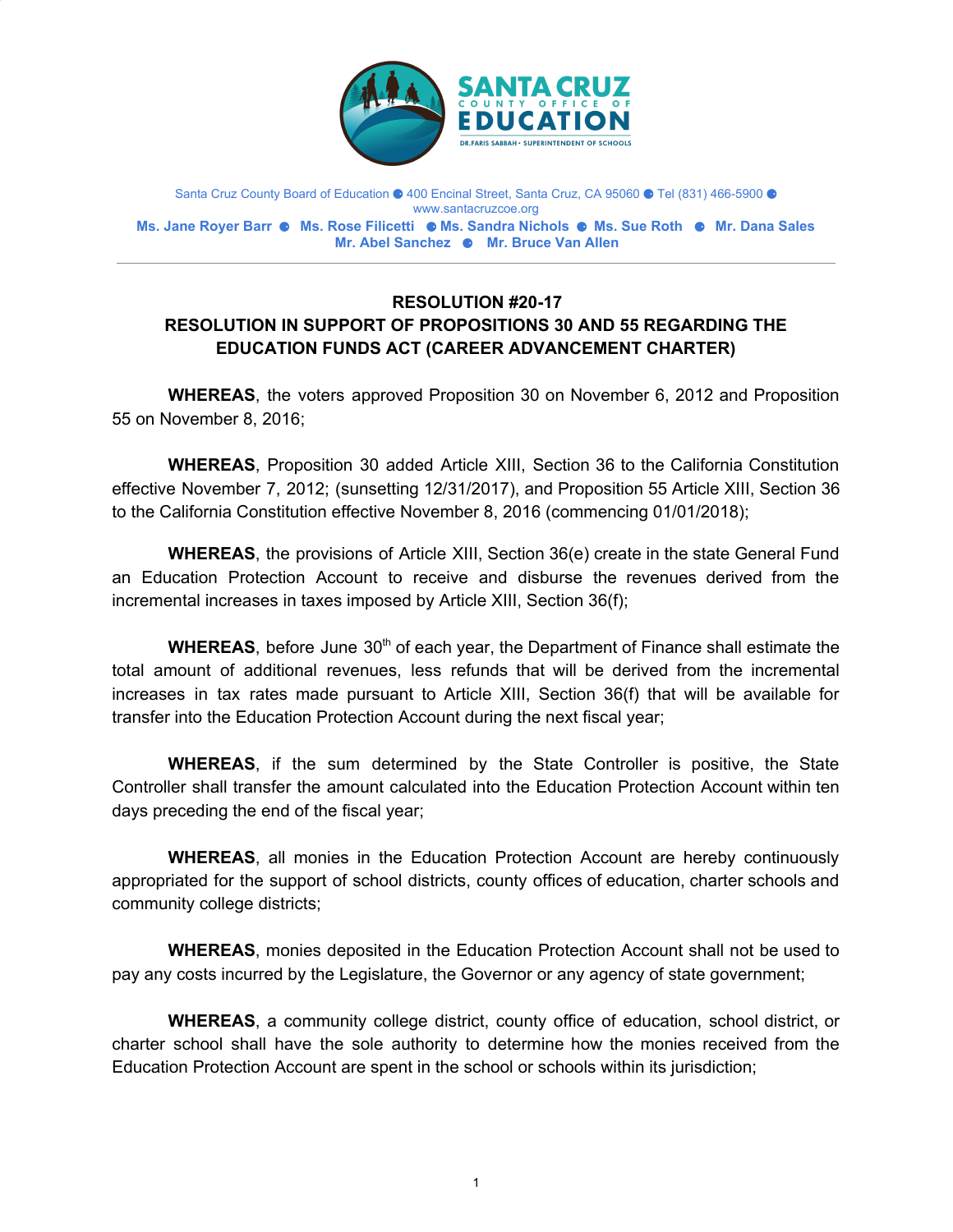Resolution #20-17 Resolution Regarding the Education Protection Account (CAC) Page 2

**WHEREAS**, the governing board of the district shall make the spending determinations with respect to monies received from the Education Protection Account in open session of a public meeting of the governing board;

**WHEREAS**, the monies received from the Education Protection Account shall not be used for salaries or benefits for administrators or any other administrative cost;

**WHEREAS**, each community college district, county office of education, school district and charter school shall annually publish on its Internet website an accounting of how much money was received from the Education Protection Account and how that money was spent;

**WHEREAS,** the annual independent financial and compliance audit required of community college districts, county offices of education, school districts and charter schools shall ascertain and verify whether the funds provided from the Education Protection Account have been properly disbursed and expended as required by Article XIII, Section 36 of the California Constitution;

**WHEREAS**, expenses incurred by community college districts, county offices of education, school districts and charter schools to comply with the additional audit requirements of Article XIII, Section 36 may be paid with funding from the Education Protection Act and shall not be considered administrative costs for purposes of Article XIII, Section 36.

## **NOW, THEREFORE, IT IS HEREBY RESOLVED**:

- 1. The monies received from the Education Protection Account shall be spent as required by Article XIII, Section 36 and the spending determinations on how the money will be spent shall be made in open session of a public meeting of the governing board of the Santa Cruz County Office of Education as oversight authority for the Santa Cruz County Career Advancement Charter;
- 2. In compliance with Article XIII, Section 36(e), with the California Constitution, the governing board of the Santa Cruz County Office of Education has determined to spend the monies received from the Education Protection Act as attached.